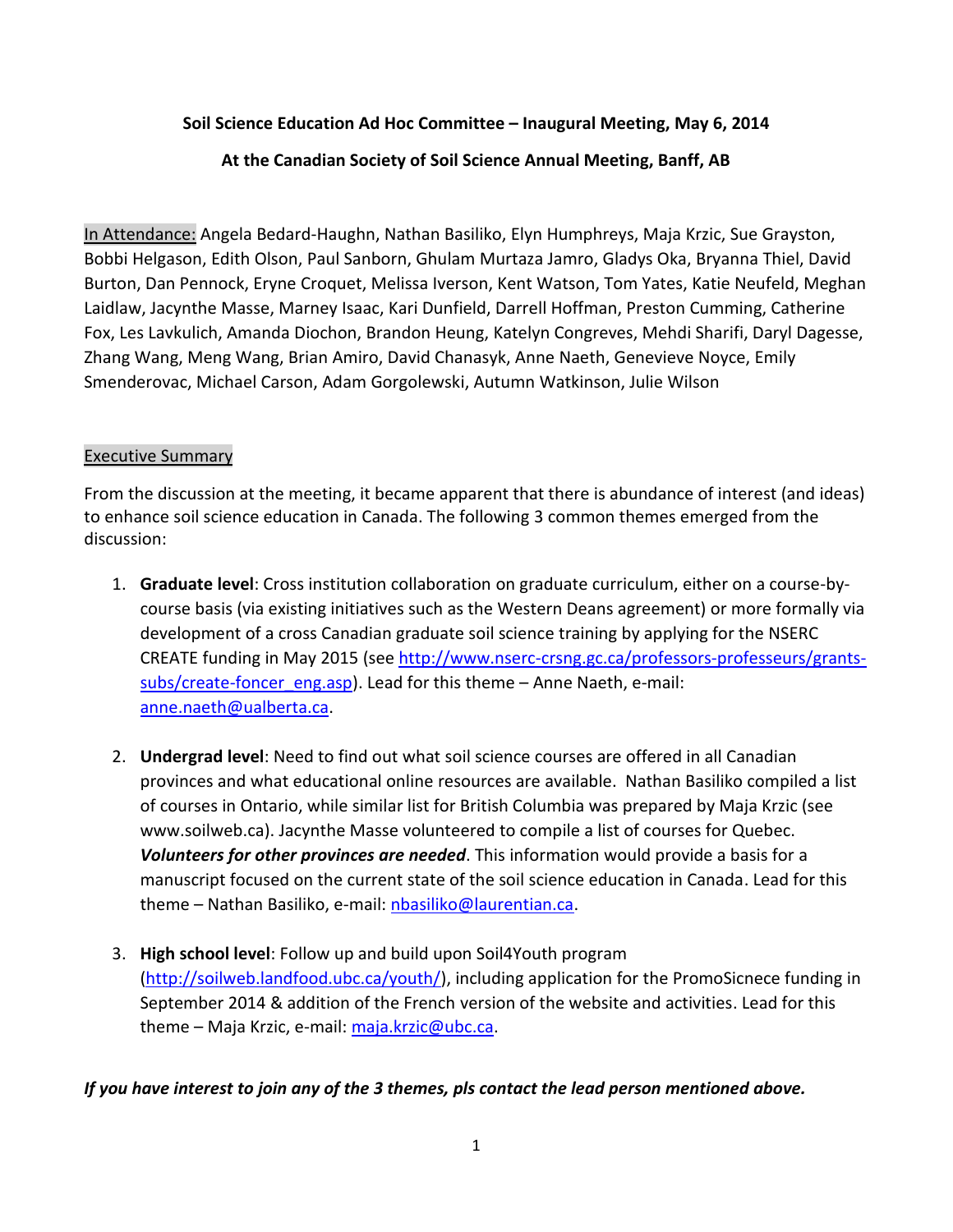## *Meeting Agenda*

- 1) Opening remarks, outline of committee mandate Maja Krzic
- 2) Soil 4 Youth Program Angela Bedard-Haughn & Nathan Basiliko
- 3) Student involvement with the committee Elyn Humphreys

4) Ideas to move forward

### **DISCUSSION**

### *1) Introductory Comments (Maja Krzic)*

-Planning for the Soil Education (SoilEdu) Ad Hoc Committee has been under way since mid-2000s, and last year's establishment of the Soil Education Committee within the SSSA, precipitated this idea

-Proposed plan of action for the SoilEdu Committee:

a) Gather information on what has been done to date on soil science education in Canada, maybe form two streams – postsecondary (university & college) and K-12

b) Provide platform for exchange of ideas on how to improve upon existing initiatives and make sure to involve graduate and undergraduate students

c) Choose one or two priority activities for the Committee to move forward, and build collaborations around those priority activities

-The Committee will meet once per year at annual CSSS conferences, while the on-going communication will be through e-mail (e-mail list has been initiated at this meeting) and/or a Wiki page (to be linked to the CSSS website). The Wiki page would allow a platform for communication and collaboration among the members of this Committee. Maja will look into getting this set up with a help of UBC's Center for Teaching, Learning and Technology.

## *2) Soil4Youth Program (Angela Bedard-Haughn & Nathan Basiliko)*

-About 7-8 years ago, education emerged as one of the priorities that would help revitalize the CSSS. Initial ideas on teaching of soil science in innovative ways started to be exchanged at the CSSS conferences through sessions focused on education.

-In 2010, NSERC PromoScience funding helped to establish the Soil4Youth program, a new initiative to promote soil science to high school students and teachers. Exploring creative avenues in which soil science can be incorporated in the high school science curriculum as well as extracurricular programs such as Envirothon, Girls Guides, Scots Canada, various crowdsourcing initiatives on soil biodiversity, etc.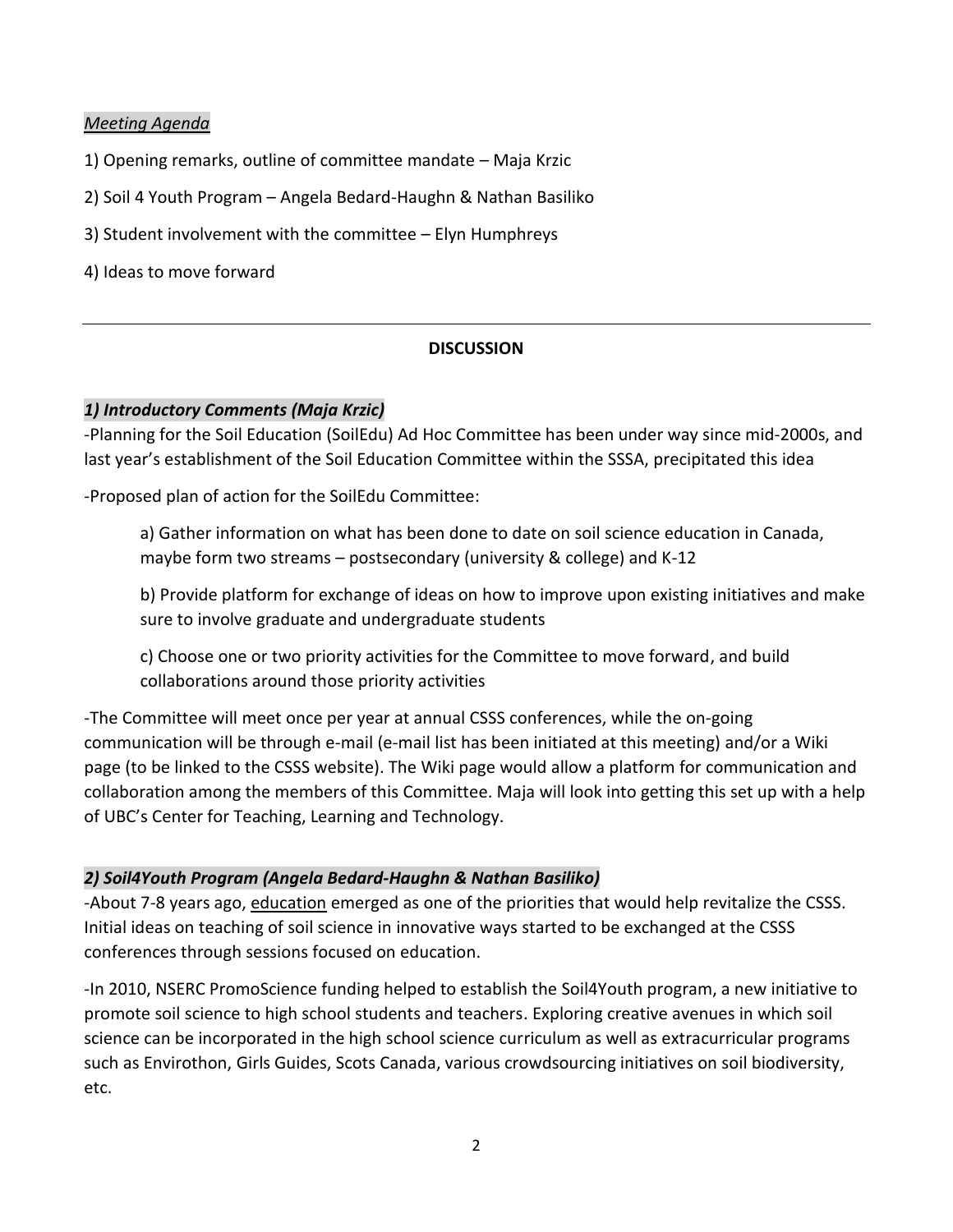-Soil4Youth website was created as online hub of information:<http://soilweb.landfood.ubc.ca/youth/>

-Detailed description of the Soil 4 Youth program can be found in manuscript published in the Natural Sciences Education journal [se[e https://www.agronomy.org/publications/nse/tocs/43/1\]](https://www.agronomy.org/publications/nse/tocs/43/1)

-Looking for feedback on the website from all members of the SoilEdu Committee (email maja.krzic@ubc.ca)

## *3) Opportunities for Graduate Students* **(Elyn Humphreys)**

-Graduate (and undergraduate) students can create various educational activities for high school (or younger) students and these activities would be posted at the Soil4Youth website. -The Committee is considering to launch a student competition at next year's CSSS annual meeting where students' teaching activities would be judged and top three activities would be awarder prizes

-As of 2013, Natural Science Education journal (published by the American Society of Agronomy) started publishing lesson plans / learning activities that are peer reviewed. This could be an incentive for some of us to do this type of work

*David Burton:* The CSSS Council would like a statement of the current status of soil science education in Canada. Nathan started this review for Ontario, will talk about in his presentation on May 7. Jasynthe Masse and Maja Krzic volunteered to compile similar lists of soil science courses in Quebec and BC, respectively. Volunteers for other provinces are needed.

# **Feedback on Soil4Youth Program – Next Steps and Future Opportunities**

*Jacynthe Masse:* Translate into French for Quebecers (e.g., French school boards, northern Ontario)  $\rightarrow$ This will be included in the proposal for renewal. It would be good to launch the French version of Soil4 Youth website in 2015, especially since The Food and Agriculture Organization of the United Nations has designated 2015 as the **International Year of Soils** (see

[http://www.fao.org/globalsoilpartnership/highlights/detail/en/c/175190/\)](http://www.fao.org/globalsoilpartnership/highlights/detail/en/c/175190/). Let's talk science initiative [\(http://www.letstalkscience.ca/\)](http://www.letstalkscience.ca/) is another potential collaborator

*Brian Amiro:* Do learning outcomes and curricula translate between provinces? Only 3 opportunities in the Manitoba curriculum to shoe horn soil science in. *Maja***:** Based on the Soil4Youth experience with high school curricula in BC, Saskatchewan and Ontario, there are some similarities among those 3 provinces, but learning outcomes are not identical.

*Maja Krzic:* Envirothon, competition for high school students in the US & Canada [\(http://www.envirothon.org/\)](http://www.envirothon.org/), is another initiative through which we could generate interest among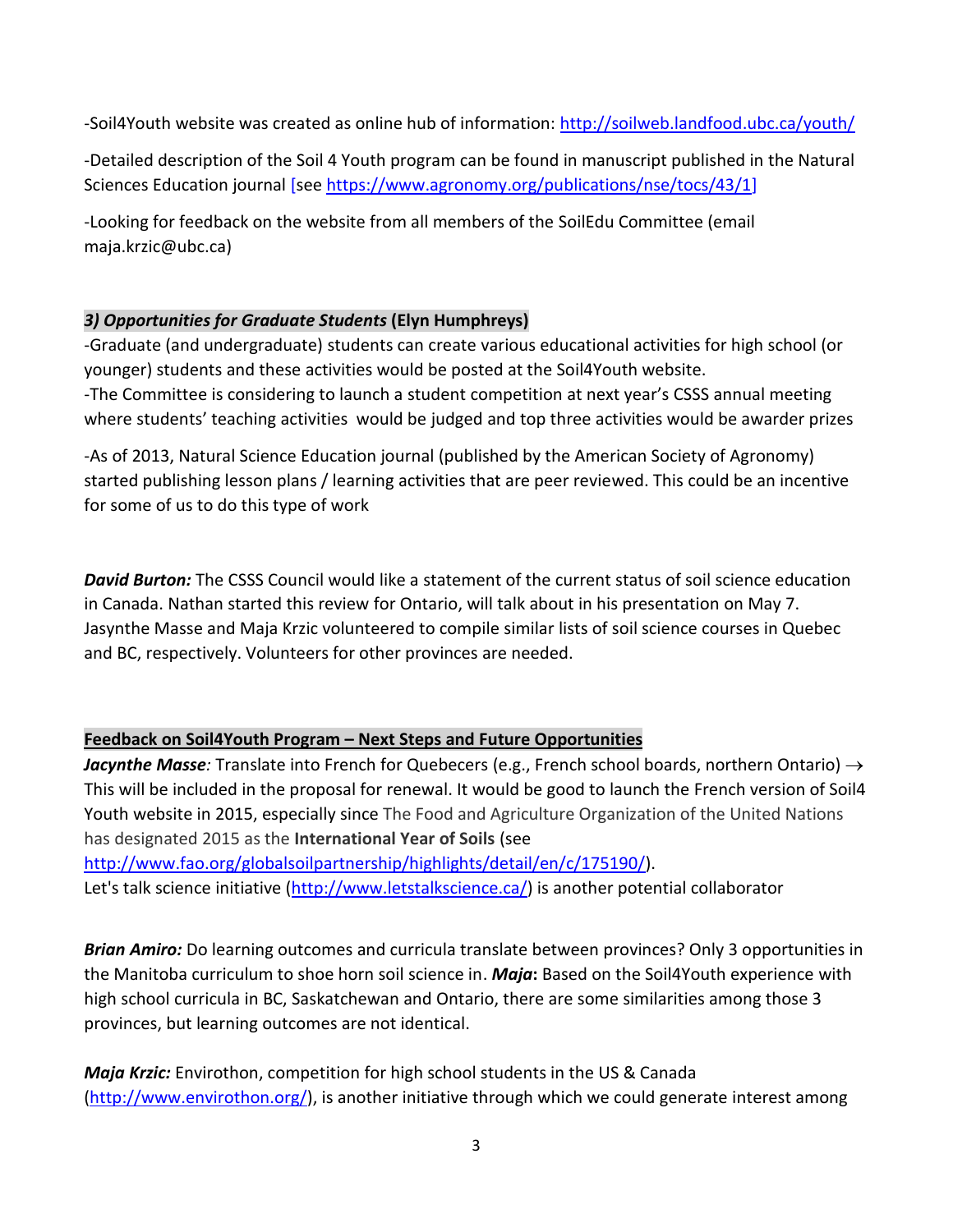high school students, since soil is one of the 4 focus topics. Envirothon may not exist in every Canadian province (it is very popular in Ontario and Manitoba), but SoilEdu Committee could:

- (a) Help identify soil scientists who are already involved with Envirothon (e.g. Paul Hazlett & David Kroetsch in ON, Lindsay Andronak in MB, Eryn Crouqet in BC) and
- (b) Provide an avenue for those soil scientists who would like to get involved to connect with the high school teachers

*David Burton:* Identify provincial champion(s) for each province for Soil4Youth program, or SoilEdu Committee; connect to each community. Blended approach - ambassador for each province, with website (e.g., Wiki page for SoilEdu) resource as support

# **Post-Secondary Education Opportunities**

-A page could be added for the SoilEdu Committee on CSSS website, where we could list existing courses (campus-based and online) and educational resources. This has been done in BC (see [www.soilweb.ca\)](http://www.soilweb.ca/) and this could be expanded to include other courses and educational resources.

*Kent Watson:* Suggests formal science degree program offered by different institutions; rebuild a degree program delivered by different institutions with different foci; pull whole country together, would be a lot of work; plus a big field trip to pull it together, each year to explore different provinces

*Dan Pennock*: We need to be aware of what courses are available at what institutions, to better coordinate the initiative of cross-university offerings. This initiative should not be the solution for decreasing number of soil science positions in academia.

*Brain Amiro:* All Agricultural Faculty deans (except UBC) signed an agreement to have undergrads take courses for credit at different institutions; signed 3-4 years ago. Hasn't been advertised, no one knows about it.

## **Summer Field Courses**

-University of Guelph has a 2-week long field camp

-PRSSS has a 3-day long field trip on soil identification and classification. Offered in summer -Paul Sanborn has changed format of the UNBC Soil genesis and classification course, which is now offered mostly online, plus 3 day field trip on Labour Day weekend, to accommodate students from other institutions. Grad students can obtain credits for this course via Western Deans Agreement -We should advertise these field trips at SoilEdu web page